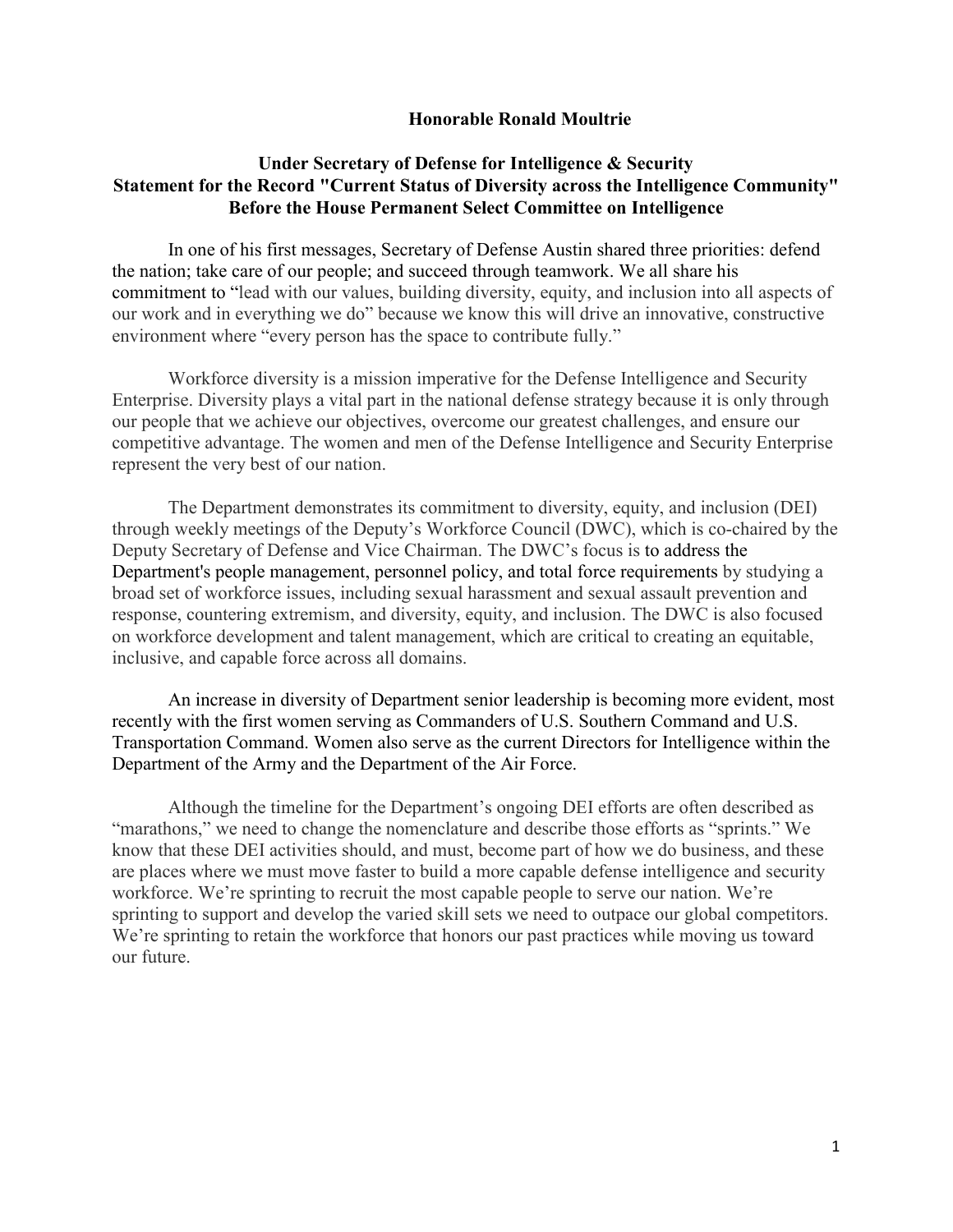### **WORKFORCE TRENDS**

The workforce of the Defense Intelligence and Security Enterprise is composed of approximately 100,000 members of the U.S. Armed Forces and 58,000 civilians across the Defense Intelligence Agency (DIA), the National Geospatial-Intelligence Agency (NGA), the National Security Agency (NSA), the National Reconnaissance Office (NRO), and the intelligence and counterintelligence elements of the Army, Navy, Air Force, and Marine Corps. The 58,000 civilian employees are in the Defense Civilian Intelligence Personnel System (DCIPS), which the Under Secretary of Defense for Intelligence and Security (USD(I&S)) oversees on behalf of the Secretary of Defense.

We must strive to be informed by accessible, transparent, and relevant data to drive decision making for workforce issues, but this is not about data alone. As the USD(I&S), I focus on fundamental, cultural changes for a workforce that represents a microcosm of America, guiding that workforce toward necessary DEI progress, and develop new metrics that focus on workforce perspectives and performance.

- Overall the demographic diversity among the 58,000 civilians has increased slightly from Fiscal Year (FY) 2018 to FY 2020.<sup>1</sup>
	- o The representation of women increased slightly, from 35.2% to 35.7%.
	- $\circ$  Women made up 37.2% of new hires in FY 2020, down from 38.2% in FY 2018.
	- $\circ$  Women made up 33.0% of managers and supervisors, up from 32.5% in FY 2018.
	- o Women are increasingly represented overall, although that level ofrepresentation declines from the GG-14 and below levels. Data is lacking on specific causal reasons for this decline; however, we are examining professional development and assignment history as potential factors.
	- o People of color or minority representation is now at 27.7%, a slight increase from 26.8% in FY 2018.
	- o Such representation of minorities, in the Navy and Marine Corps increased from 28.0% to 28.8%, the Army increased from 26.7% to 27.0%, and the Air Force decreased from 27.7% to 27.0%.
	- o This same representation at DIA increased from 34.7% to 36.2%, NGA increased from 25.5% to 26.6%, and NSA increased from 23.4% to 24.8%. During this same period, NRO experienced a decrease of 3.3% in minority representation that we believe is an anomaly attributed to the relatively small civilian workforce.

<span id="page-1-0"></span><sup>&</sup>lt;sup>1</sup> Office of the Director of National Intelligence, "Annual Demographic Report: Fiscal Year 2020," and data from the Human Capital Management Office within the Office of the Under Secretary of Defense for Intelligence and Security.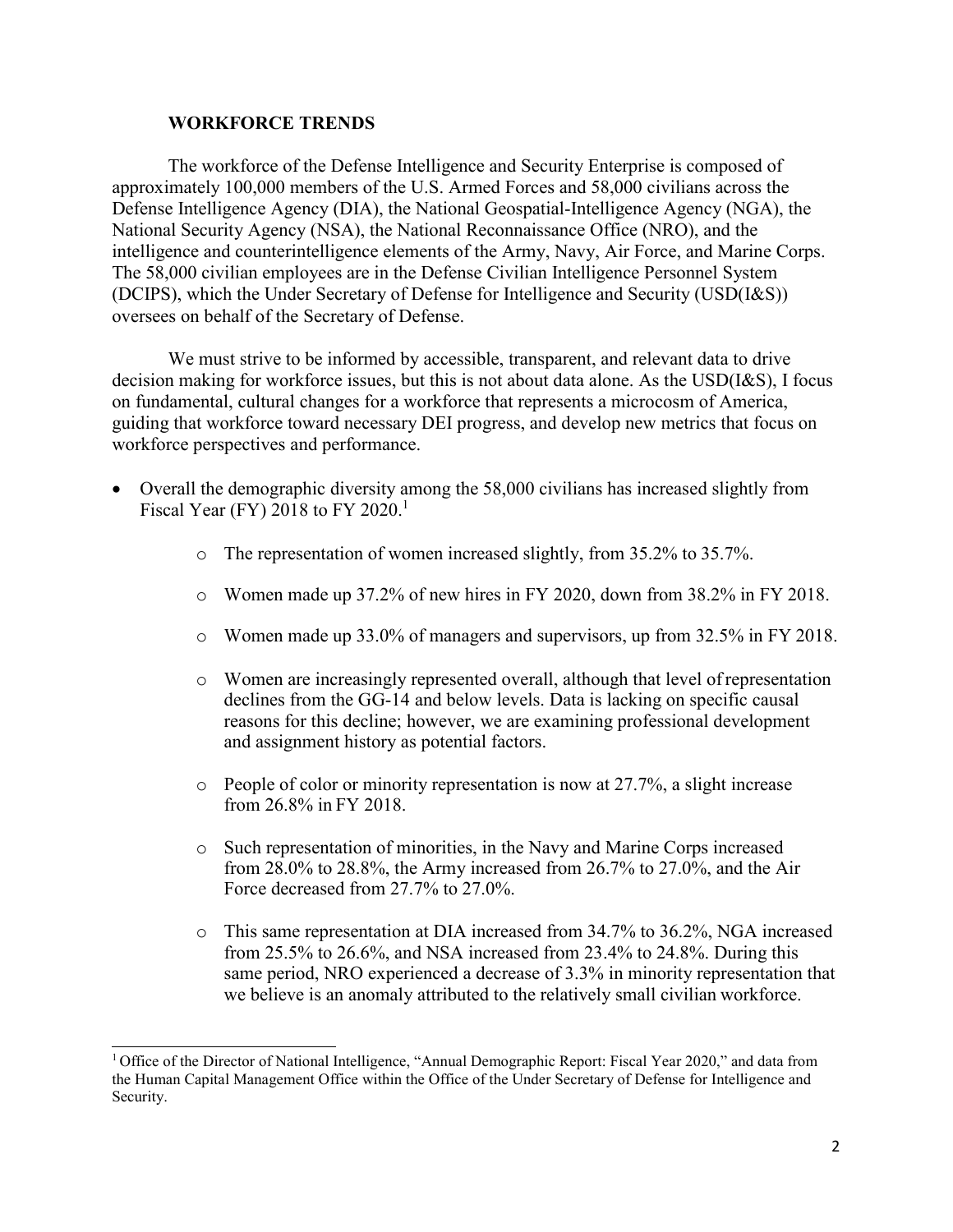- During this same period, we have increased the representation of Persons with Disabilities (PWD) to 15.6% across DCIPS, which exceeds the 12% goal set by the Equal Employment Opportunity Commission
	- o Such PWD representation in the Air Force has remained above 17%, the Navy and Marine Corps increased from 16.2% to 17.8%, and the Army increased from 18.7% to 22.8%. These trends are due, in large part, to efforts to recruit wounded warriors and disabled veterans.

However, during this same period, there are some trends in DCIPS that require additional leadership focus.

- Representation of women decreased in the Army from 27.6% to 27.2%, and in the Navy and Marine Corps from 32.4% to 32.1%. Representation of women in the Air Force increased slightly from 26.2% to 26.6%. Representation of women at DIA, NGA, and NSA increased an average of 1.1%.
- The attrition of women, minorities, and PWD occurred at higher rates than our ability to recruit new hires into the workforce. We believe the primary causal factor is that our primary source of new hires is those members of the U.S. Armed Forces who are separating from active duty. For example, approximately 70% of new DCIPS hires for the Army came from that primary source. We must look to expand our sources of new hires.
- Despite the recent increase in representation, minorities, women, and PWD continued to be less represented at the higher pay grades of GS/GG-13 and above. This results in a smaller mid-pay grade pipeline, which, in turn, contributes to our DEI challenges.

I am working along several fronts to address these challenges. We are conducting barrier analyses to guide our efforts on any issues affecting diversity, equity and inclusion. The ODNIled campaign to increase inclusivity is underway at NGA, NSA, DIA, and NRO, and within the OUSD(I&S).

We are also working collaboratively across the Enterprise to collect more comprehensive workforce data and reporting metrics. The Deputy Secretary of Defense issued a "*Creating Data Advantage"* memorandum earlier this year, which requires DoD's Total Workforce data (military, civilian, and contractor) consolidation into a single repository for the purposes of enabling Senior Leadership decision making, accountability, and auditing. This Departmental effort will enable the ability to monitor progress, identify gaps, and address issues in near realtime, including in the Defense Intelligence and Security Enterprise.

The growth in overall female and minority retention within DCIPS can be attributed to our focus on identifying and greater outreach to broadly diverse applicant pools, whether in academia, professional organizations, or those specific regions of the country rich in diverse talent. Changes in civilian recruitment strategy include an Air Force outreach to Centers for Academic Excellence schools as a source of interns and entry level hires. In addition, the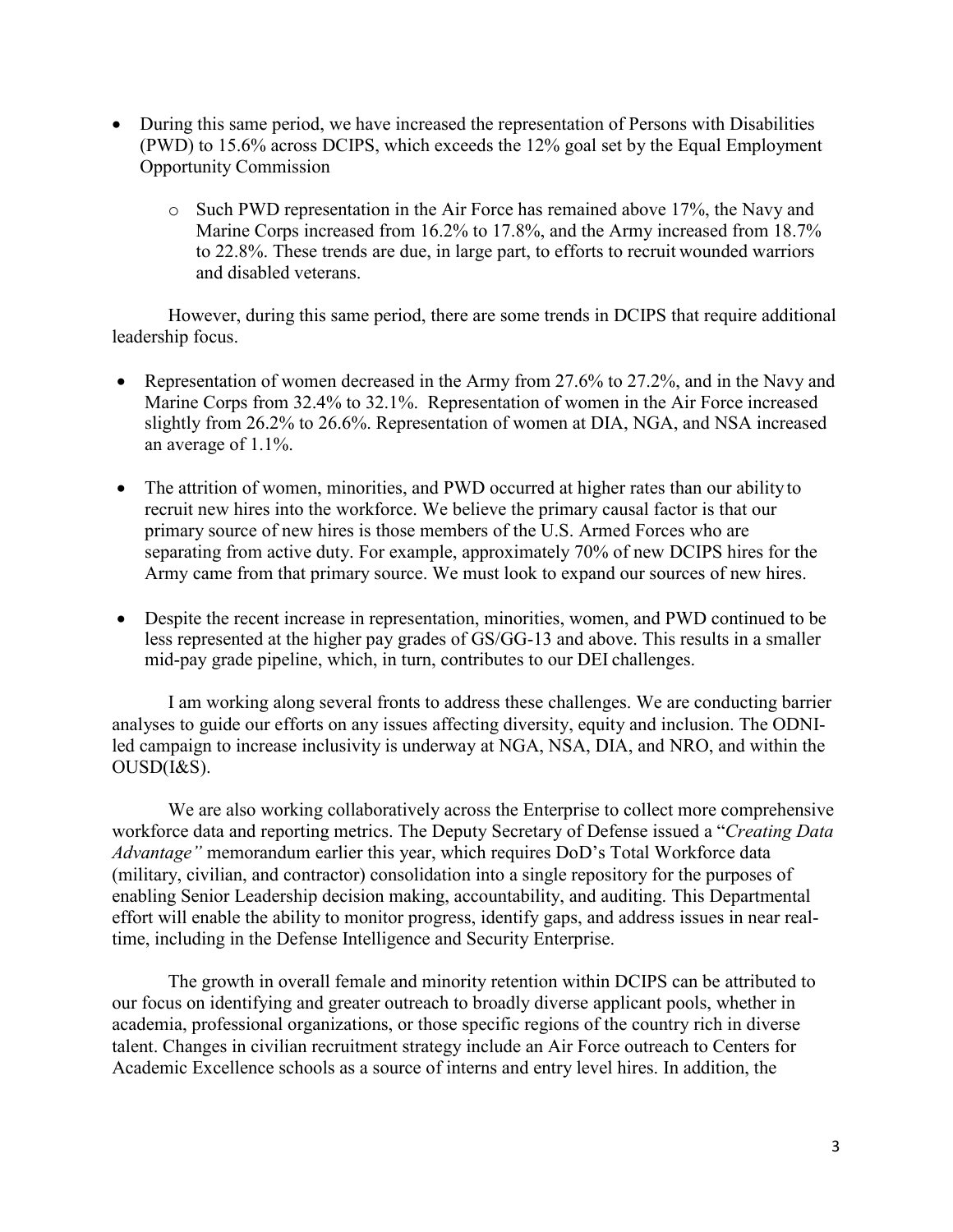Military Departments continue to use command climate survey data and other data sources to inform focus on leadership and work-life issues affecting workforce satisfaction.

As USD(I&S), I have four key focus areas in prioritizing diversity: **recruitment, talent development, promotion, and retention.**

# **RECRUITMENT**

The COVID-19 pandemic has presented unforeseen challenges and also created opportunities for innovation that will continue to pay dividends going forward. The Department does not yet have comprehensive data on how the pandemic has impacted recruiting, but there are many examples of ongoing and new recruiting initiatives, some of which have been inspired by practices from our industry partners. Those challenges and opportunities include:

- Internship programs, which are be a major source of entry-level diversity, were significantly affected by the pandemic. For FY 2020, the number of interns at NGA decreased by 60%, at DIA decreased by 26%, and NSA paused its intern program.
- NGA has increased emphasis on the number of Historically Black Colleges and Universities (HBCU) and minority serving institutes (MSI) in its recruitment strategy. NGA has designated some 84% of these schools as their primary recruiting sources for internship talent thus diversifying its applicant pool. NGA also hosted its first ever HBCU showcase, which included 17 representatives from ten HBCUs and launched the MSI information series. This sparked discussion on how NGA's mission areas aligned with the MSI's academic programming.
- In January 2021, NGA conducted a pilot program to source for neurodiverse talent. Since neurodiverse applicants are not able to serve as members of the Armed Forces, they have more limited access to defense intelligence careers. Individuals with autism, learning challenges, or other sociability challenges may have exceptional talents in areas of interest to the IC. NGA integrated lessons learned to more effectively hire and support the needs of neurodiverse candidates and employees. The Office of Naval Intelligence is engaged in a similar effort.
- NSA, DIA, and NGA have offered Stokes Educational scholarships. Since 2019, NSA has offered 42 Stokes scholarships and hired 75% of its Stokes graduates.

# **TALENT DEVELOPMENT**

It is important for DCIPS employees to be provided access to training and educational opportunities and understand how to best develop their skills. Such opportunities should be provided equitably through educational and rotational opportunities. My focus in the area of talent development includes: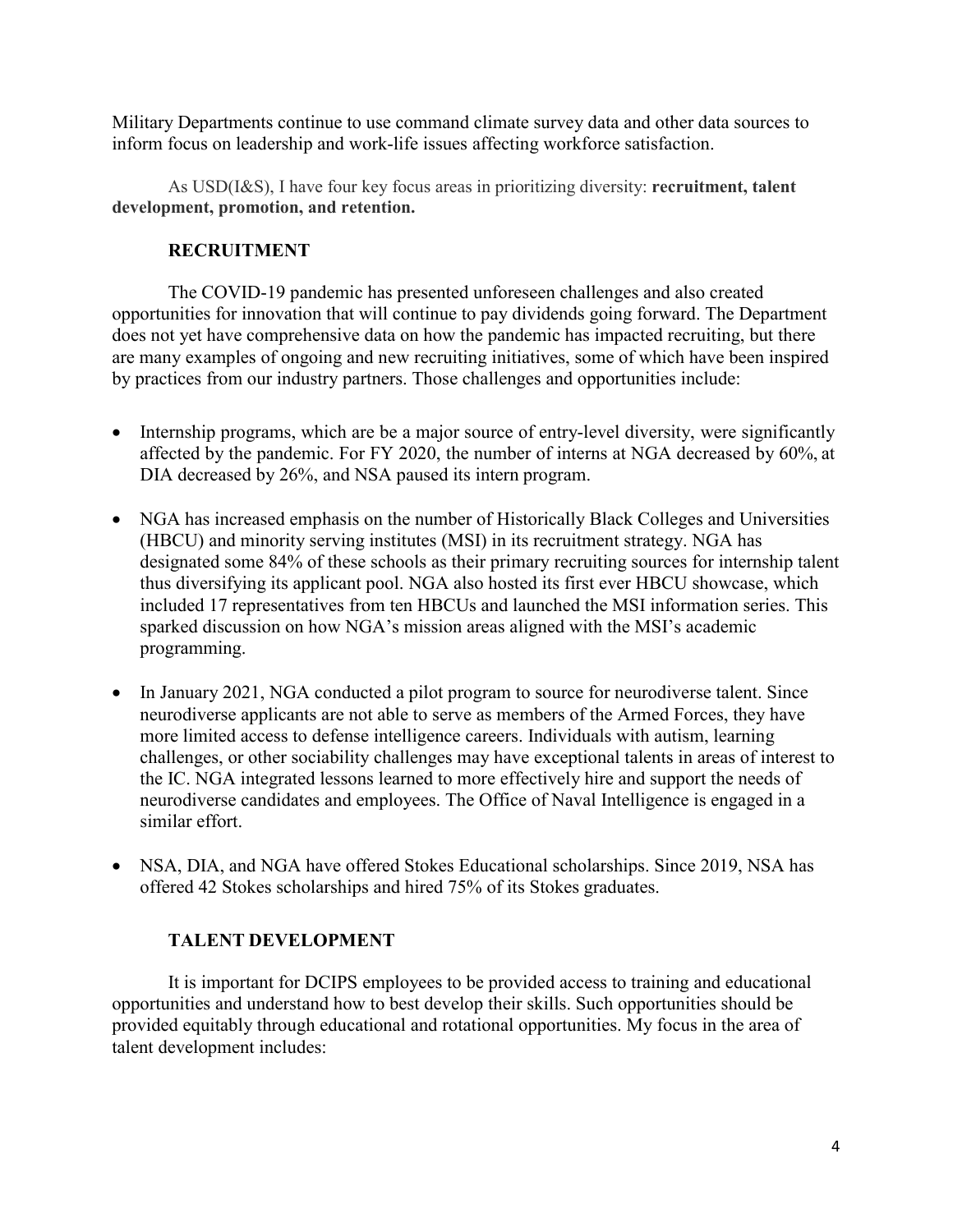- The conducting of barrier analysis studies to identify where lack of key assignments acts as a barrier to advancement for minorities and women. Such studies allow close partnering with employee resource groups to ensure equity of opportunity.
- The Intelligence Community (IC) Joint Duty Assignment (JDA) Program creates a feeder pool of eligible candidates for the senior ranks of the IC. Research indicates that minorities and women benefit greatly from JDAs. Informal feedback from the IC workforce continues to suggest that opportunities for JDAs are being limited by managers and further, that these developmental opportunities are not being shared across the full DISE workforce. We've launched an effort to get fact-based data and the DNI intends to study equitable access to the IC JDA program.
- More deliberate steps have been taken towards educating our workforce on diversity, equity, inclusion, and accessibility topics by revamping current training, modifying curricula, and sensitizing the workforce to the effects of unconscious bias.

As the USD(I&S), I plan to examine the objectives of Defense Intelligence Senior Executive Service (DISES) and Defense Intelligence Senior Level (DISL) performance plans to understand the specific actions taken to ensure improvement of diversity within the Defense Intelligence and Security Enterprise.

## **PROMOTION AND RETENTION**

I intend to re-focus the DCIPS retention effort and set goals to achieve results. We are not seeing optimal rates of diversity at the GG-13 level and above, which is necessary to promote women, people of color, and persons with disabilities to the DISES and DISL levels. To create an environment that fosters talent retention, I intend to focus on the following areas:

## • **Culture.**

- o Creating a workplace climate where all team members are safe from discrimination, abuse, and harassment is integral to culture. The Department is putting significant investments into improving responses to sexual harassment and integrated violence prevention, including prevention of sexual harassment, by implementing recommendations from the Independent Review Commission and the Secretary's Immediate Actions to Counter Sexual Assault and Harassment. While these changes apply to the Service members who comprise the Defense Intelligence Enterprise, there are ongoing efforts to expand these types of programs to civilian personnel who experience sexual harassment or assault.
- o The challenge of COVID-19 initiated a culture change within the IC to increase the opportunities to perform unclassified work and training through telework. The option to telework, at least part-time, is available for more intelligence professionals than it has been in the past, and there are new advances to support virtual collaboration. NGA established a Sign Language Interpretation Operation Center (SLIOC), which is a centralized video remote interpreting hub where NGA's sign language interpreters provide interpreting services remotely. SLIOC